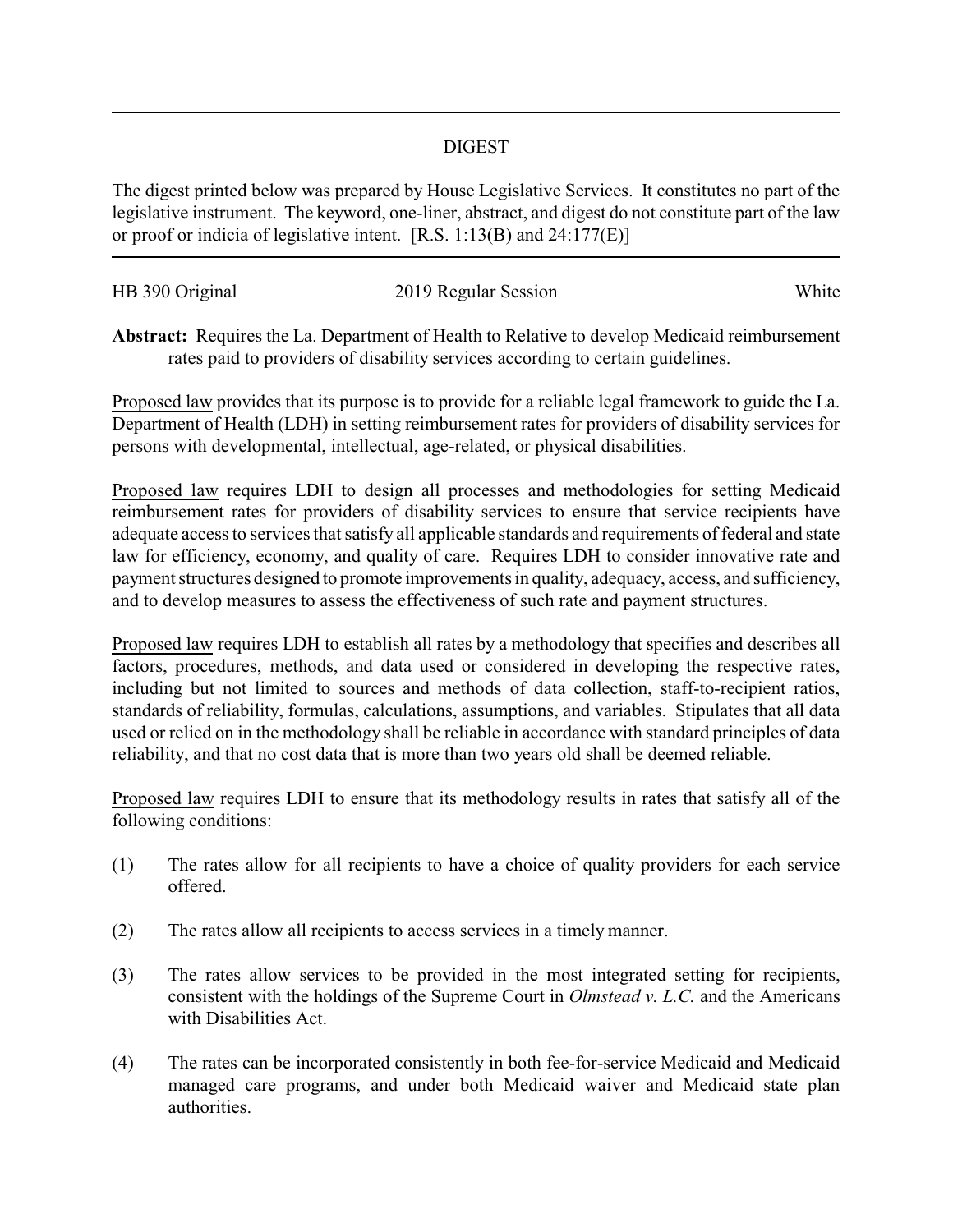- (5) The rates are sufficient to enlist a range of willing providers who are able to retain a qualified and stable workforce.
- (6) The rates are subject to a review process that includes input from stakeholders and assesses the adequacy of access to services financed by the rates.

Proposed law provides that in connection with its design and implementation of the rate methodologyrequired in proposed law, LDH shall develop a reportingsystemthat disaggregates data by geography and demography and features specific information on access to services for population subgroups including, without limitation, people with developmental, intellectual, age-related, or physical disabilities.

Proposed law requires all rates to be set based on reliable data of the actual or reasonably estimated costs of providing the service to be reimbursed. Provides that such costs shall include, as applicable to the rate, all employee wages, benefits, qualifications, and training costs; staff-to-recipient ratios; equipment and vehicle costs; and costs of operating, maintaining, and managing a residential setting including taxes, administrative costs, and overhead costs, but excluding unreimbursed room and board costs.

Proposed law provides that rates for similar services and supports shall be uniform in order to ensure that all providers receive the same rate for the same service for individuals with the same or similar needs, subject to reasonable adjustments for documented geographic variations in cost data.

Proposed law requires LDH to maintain reliable data in a form that permits ongoing monitoring of factors that may be indicators of the adequacy of access to and quality of services that are subject to reimbursement rates. Provides that such factors shall include all of the following:

- (1) The numbers of individuals on wait lists who are eligible for services.
- (2) The frequency and duration of delays in recipient placement with providers.
- (3) The number and suitability of vendor responses to calls for recipient placements.
- (4) The compiled number and character of unmet needs documented by personal planning processes for all recipients.
- (5) The frequency and levels of crisis service usage and critical incident reporting.
- (6) The frequency and character of recipient grievances and complaints filed.
- (7) The levels of provider enrollment and participation.
- (8) The turnover and vacancy rates of direct support professionals.
- (9) The frequency and character of provider appeals and complaints filed.